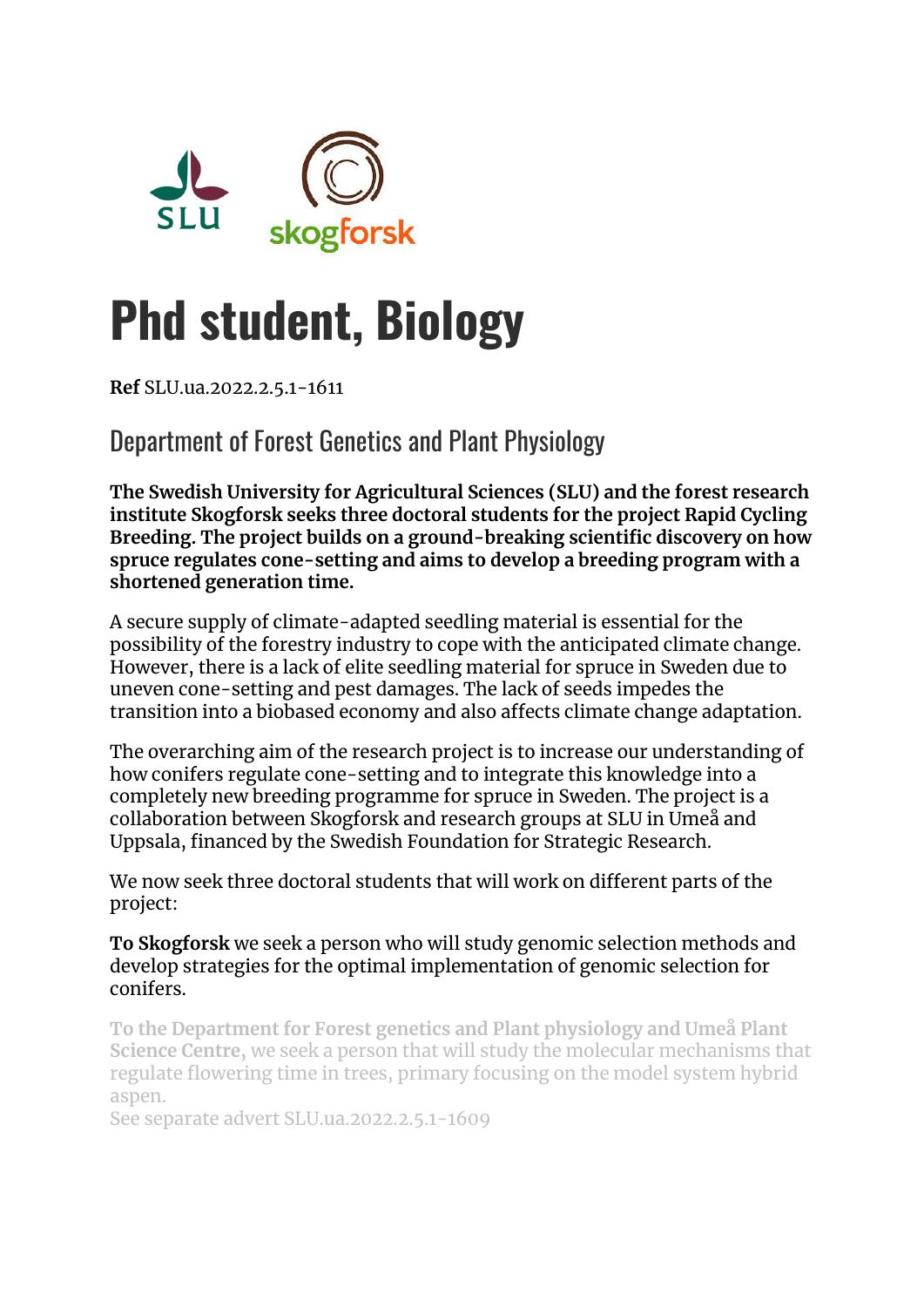**To the Department for Plant Biology at SLU in Uppsala**, we seek a person that will study the genetic mechanisms that regulate cone-setting in conifers. See separate advert SLU.ua.2022.2.5.1-1610

**Skogforsk** develops and utilizes treematerial by the breeding of economically important tree species for the Swedish forestrý . The applied research comprises of tree breeding, forest technology, resource use efficiency, environmental impacts, logistics, bioenergy, and forest maintenance. Skogforsk employs 135 persons, of which 80 are scientists [\(www.skogforsk.se\)](http://www.skogforsk.se/). Contact:

Mari.Suontama@skogforsk.se [https://www.skogforsk.se/kontakt/personal/mar](https://www.skogforsk.se/kontakt/personal/mari-suontama/) [i-suontama/](https://www.skogforsk.se/kontakt/personal/mari-suontama/)

**The Department for Forest Genetics and Plant Physiology is part of the Umeå Plant Science Centre (UPSC),** one of the most vital research environments in Europe focused on experimental plant science. At [UPSC,](https://www.upsc.se/) more than 200 persons of 47 nationalities work to understand the molecular mechanisms that regulate plant growth, development, and adaptation, with applications in forest biotechnology. We also study forest genetics and breeding in close collaboration with the forestry industry and Skogforsk. Contact:

Ove.Nilsson@slu.se [https://www.upsc.se/researchers/5943-nilsson-ove-control-of-flowering](https://www.upsc.se/researchers/5943-nilsson-ove-control-of-flowering-time-and-tree-phenology.html#research)[time-and-tree-phenology.html#research](https://www.upsc.se/researchers/5943-nilsson-ove-control-of-flowering-time-and-tree-phenology.html#research)

**The Department for Plant Biology, SLU, in Uppsala,** is part of Uppsala Biocentrum which hosts departments in the broad Life Science area and the [Linnean Centre for Plant Biology in Uppsala.](https://lcpu.se/) We conduct research and research education to provide basic knowledge about the processes that govern plant growth and defence, with applications in forestry and agriculture. Contact: Jens.Sundström@slu.se [https://www.slu.se/en/ew-cv/jens](https://www.slu.se/en/ew-cv/jens-sundstrom/)[sundstrom/](https://www.slu.se/en/ew-cv/jens-sundstrom/)

Read more about our benefits and what it is like to work at SLU at https://www.slu.se/en/about-slu/work-at-slu/

## "Rapid Cycling Breeding": Genomic selection methods and develop strategies for the optimal implementation of genomic selection for conifers

#### Qualifications:

Applicants should have a degree comparable to a Master of Science in genetics, population genetics, forest science or related knowledge that the employer considers equivalent and a strong interest in statistical analyses and programming. Knowledge of forestry is of benefit. You should also have good communication skills, both in spoken and written English, be creative, and have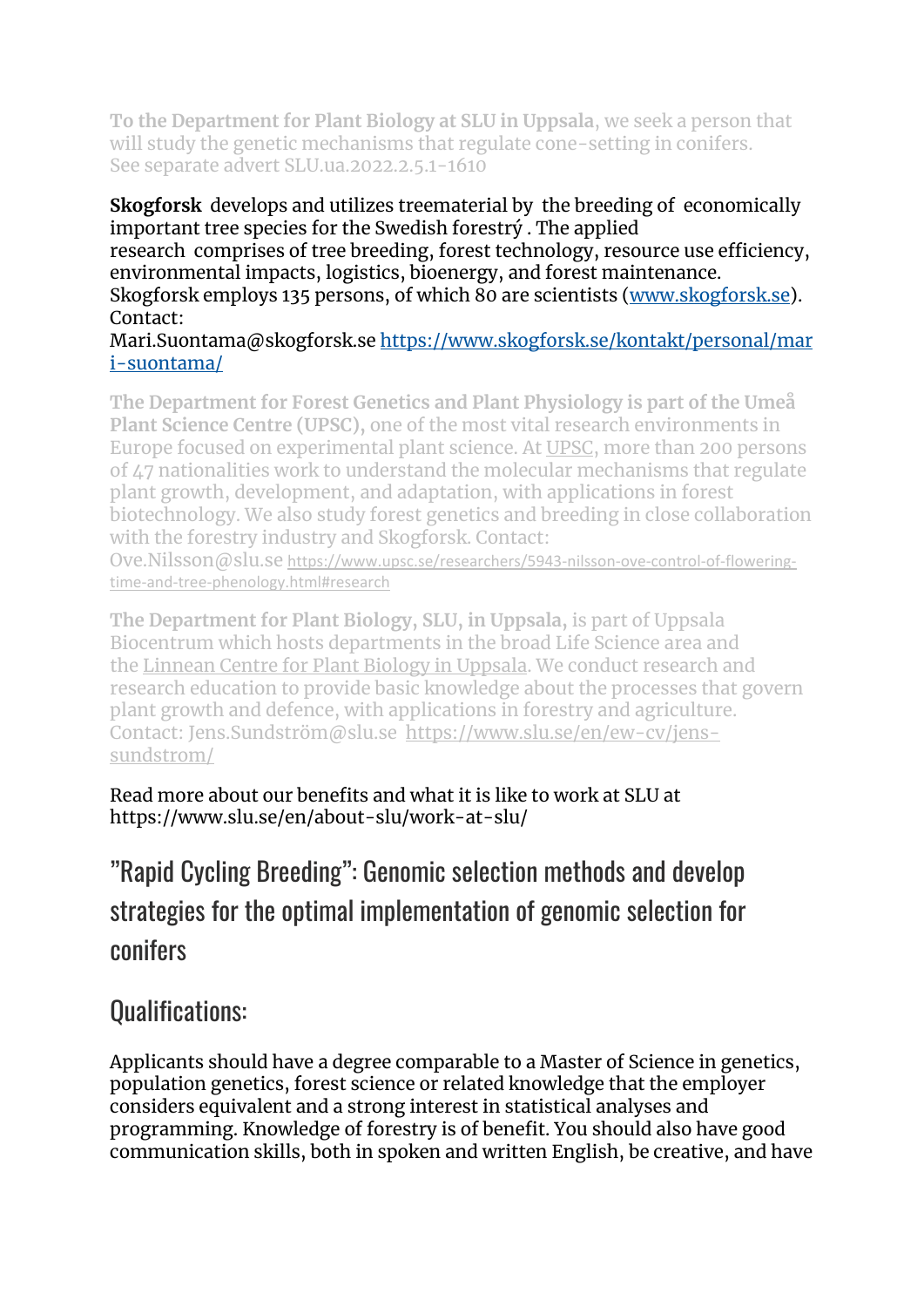capacity to take own initiatives and to work independently. Good social competence and the ability to co-operate are valued assets.

### Place of work:

Umeå, Uppsala or Ekebo.

#### Forms for funding or employment:

Employment at Skogforsk (4 years).

### Starting date:

According to agreement.

#### Application:

Click the "Apply" button to submit your application. The deadline is 2022-05- 31.

To qualify for third-cycle (Doctoral) courses and study programmes, you must have a second-cycle (Master's) qualification. Alternatively, you must have conducted a minimum of four years of full-time study, of which a minimum of one year at second-cycle level.

Applicants will be selected based on their written application and CV, degree project, copies of their degree certificate and transcript of records from previous first and second-cycle studies at a university or higher education institution, two personal references, and knowledge of English. More information about the English language requirements can be found here: [www.slu.se/en/education/programmes-courses/doctoral-studies/new](http://www.slu.se/en/education/programmes-courses/doctoral-studies/new-doctoral-students/english-language-requirements/)[doctoral-students/english-language-requirements/](http://www.slu.se/en/education/programmes-courses/doctoral-studies/new-doctoral-students/english-language-requirements/)

Please note that applicants invited to interview must submit attested copies of their degree certificate, a transcript of records from previous first and secondcycle studies at a university or higher education institution. Applicants who are not Swedish citizens need to submit an attested copy of their passport's information page containing their photograph and personal details.

Read about the PhD education at SLU at [www.slu.se/en/education/programmes-courses/doctoral-studies/](https://www.slu.se/en/education/programmes-courses/doctoral-studies/)

Academic union representatives: